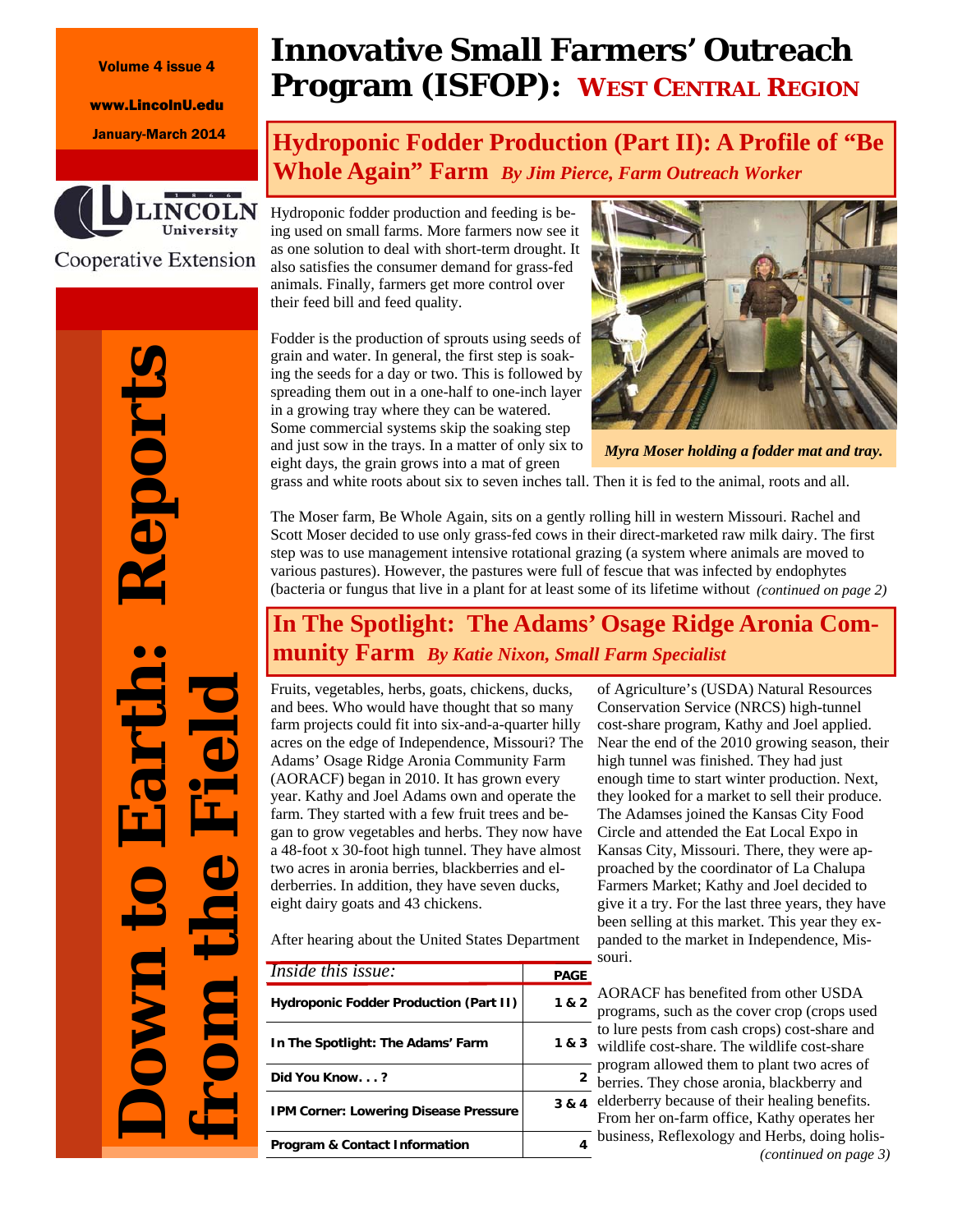# **Hydroponic Fodder Production...***(continued from page 1)*

causing harm). The pastures alone could not meet the nutritional needs of the cows. Summer dormancy (where the plant stops growing but does not die) of the fescue also posed problems; several cows struggled with fescue toxicity, but feeding • fodder helped dilute the infected fescue and its effect. The Mosers needed to provide other feeds to dilute the toxin. Winter was an even bigger challenge. The Mosers used the concept of stockpiling (allowing pasture to grow until it is used at a later time) and the more traditional feeding of hay. Even so, the high nutritional needs of their dairy cows required an extra concentrate. This presented them with a problem; they wanted to avoid grains in general, especially grains with genetically modified organisms (GMOs) and still maintain good herd health.

Their research showed that farm-grown fodder could be used as a substitute for feeding grains directly. The Mosers thought that this would be better for their cows' digestive systems. Barley is one of the few grains that has not been affected by GMOs. Barley is easy to sprout; it seems to produce the most nutritious fodder, with higher levels of protein than other grains. After much reading, the Mosers designed a production system made with components that they found at local big-box stores. They chose to house the system in an insulated tractor-trailer with an aluminum floor; this type of truck is also known as a retired "reefer" (refrigerator) trailer, with the refrigeration unit removed. It was a good choice to house their system. The trailer lets them control the temperature, humidity and light. They later found that this controlled environment also allows them to provide conditions that promote fodder growth.

The Be Whole Again herd is fed fodder at about 15 pounds per day per head when the pasture is growing. In the winter, they are fed about 30 pounds of fodder per head per day; they also have access to unlimited grass and legume hays.

Rachel and Scott have observed the following benefits of feeding fodder:

 Happy customers, who are important for any enterprise that wants to make

a profit. Their customers are happy because they do not want to consume GMO products directly or indirectly. They want to support a grass-based dairy farm.

- Sweeter milk, with a rich golden color (probably from higher betacarotene levels) and with more cream, which is able to make better kefir (fermented milk drink), according to customer feedback
- An increase in production per cow
- Less hay consumed in winter
- Fewer opportunities for *E. coli* to enter their animals' guts, which is very important for a raw milk producer
- Overall better general health of their cows and better breed-back (artificial selection of certain traits)

was very helpful in preventing molds. The grass-finish steers or supplement dry cows Rachel says, "On our property, I don't believe we could produce 100 percent grass-fed milk and make a profit without fodder." She explains that it was hard to find high quality, non-GMO alfalfa at a good price during the drought last summer. That taught her that there had to be another source of supplemental feed. The Mosers are gradually changing the fescue pastures to grow grasses and legumes, which will make the fields more suitable for milk production. Due to their renovation, a part of the pasture is out of production every year. Rachel is glad that their homemade fodder system takes up just 56 x 8 feet. This allows them to produce much more high quality "forage" than they would be able to grow on their limited acreage; it increases their stocking capacity. Rachel says, "We can also carry fodder to other properties nearby to help us grazing on less than ideal leased pastures that I can't afford to renovate. Lastly, I don't have to pray for rain nearly as hard as if we were completely reliant on our pastures for green grass."

> The Mosers point to some other key factors that they believe will make or break a fodder operation on small farms:

- Start with an affordable fodder system. Many of the commercial systems available are priced too high to make the economics work.
- The system must be extremely labor efficient.

 Find a local supplier of reasonably priced grain seed. This might require buying bin run seed (seed that farmers hold onto for the next growing season) directly from a farmer at harvest time and storing a year's supply of grain on your farm. This has the added benefit of cushioning you against feed price hikes in times of drought.

Fodder has given the Mosers more control over their production system. It allows them to convert grains into a feedstuff that is better suited to their animals. It also satisfies the niche market that they have developed for their farm. Instead of relying on the cycles of nature with pasture or grain feeding and conventional haymaking, they can produce fodder from grain every day of the year.



*Pigs eating fodder produced on "Be Whole Again" farm.* 

Contact Scott@BeWholeAgain.com for additional hints on low-priced, labor efficient, doit-yourself fodder system construction.

#### **Did you know. . .?**

- Ninety percent of agricultural lenders require a WRITTEN business plan to make a loan.
- Farmers who write down their goals earn 30 percent more profit.
- Farmers who write down their goals and a mission statement earn 45 percent more profit.
- Farmers who write down their goals, mission statement and have a business plan earn 60 percent more profit.
- You can contact your Farm Outreach Worker today for assistance in writing your business plan.

*(From Karisha Devlin's talk at the 2013 AgriMisssouri Conference, "Building a Business Plan," July 22, 2013, Jefferson City, Missouri. Karisha Devlin is an Agribusiness Specialist and County Program Director for Knox County, a part of the Northeast Region, University of Missouri Extension.)*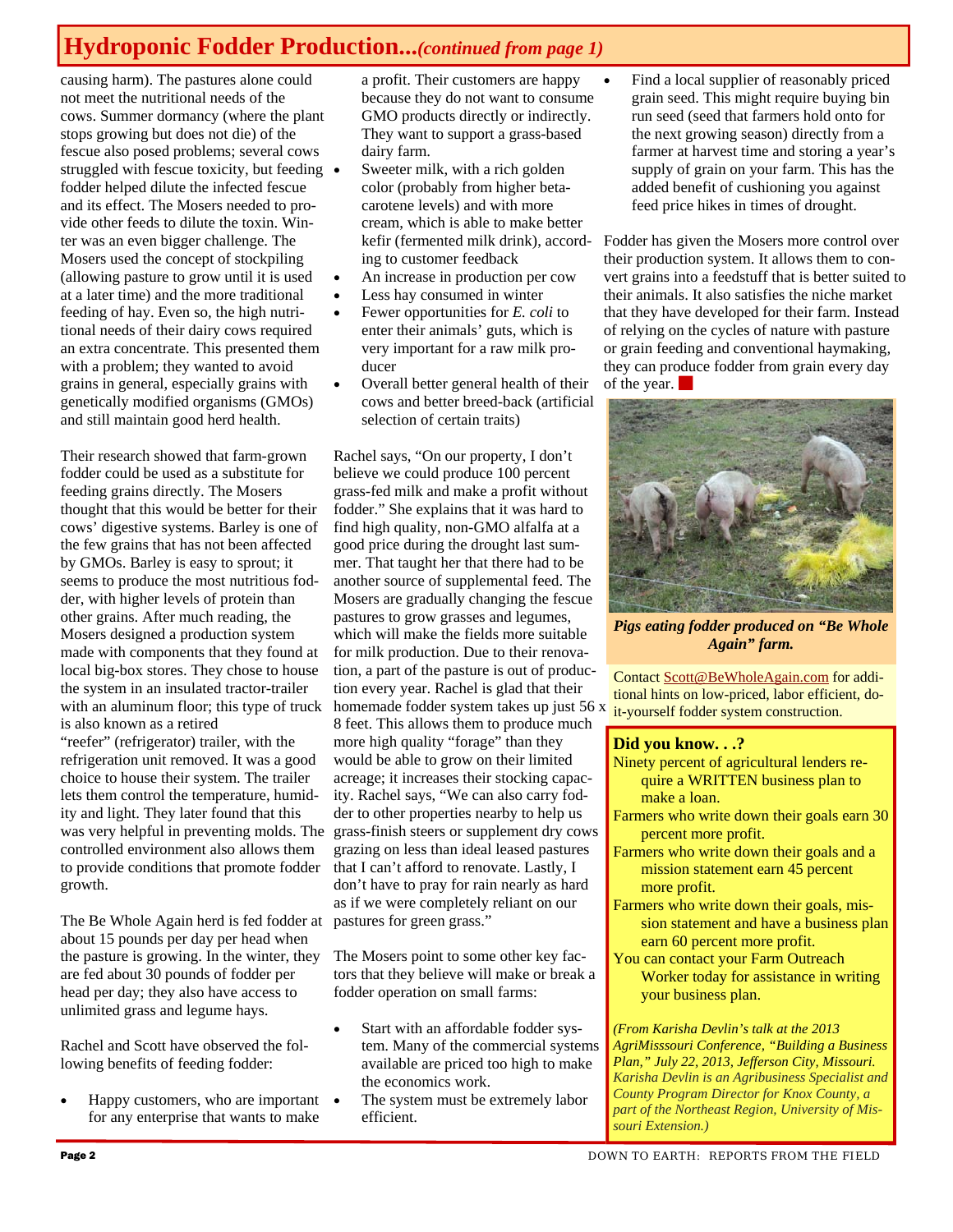### **In the Spotlight...**

### *(continued from page 1)*

tic bodywork (any alternative form of healing). The farm's produce fits with the health benefits of eating nutritious food that she teaches to her clients.

Since the farm is small, they have to make the most of their space; they use permaculture (using natural ecosystems so that they will be self-sustaining) principles to integrate their operations. For example, using mesh electric fencing, their goats rotationally graze the pathways between the berries, requiring less mowing while the goats are being fed. The Adamses have also done a lot of multispecies planting in the fruit orchard and around the buildings; this makes the most of their space.

Being close to a large urban area is important to Kathy and Joel's mission of teach-

ing people about healthy food and healthy living. They believe they are in an ideal location for educating the public and their customer base. This year, AORACF was one of the farms on the Urban Grown Farms & Gardens Tour. They received dozens of visitors; some had never heard of an aronia berry, let alone see one growing. "For us, teaching is as big as the farming," Kathy says.

In addition to the two farmers' markets, AORACF products are sold straight from the farm. This is the only way they are able to sell their raw goat milk. At first this was a problem, and they had too much milk. Other than an on-farm sign saying "Raw Milk for Sale," they were not allowed to advertise their milk publicly, based on state law. However, news of their milk spread by word of mouth. They now have more customers than milk. For their other farm products, they are exploring niche opportunities in the health food market.



*The dairy goats at AORACF rotationally grazing between aronia bushes.* 

Through conferences and books, the Adamses have learned a lot and continue to improve their farming practices. The mission of teaching the public is still strong at AORACF. Kathy and Joel want to create more learning opportunities for the public and keep producing healthy medicinal food for their customers.

### **IPM Corner: Act Now to Lower Disease Pressure on Your Next Crop**  *By Dr. Zelalem Mersha, State Extension Specialist—Plant Pathology*

As we plan for the next growing season, here are some housekeeping reminders to help growers have fewer pest and disease problems. This article highlights sanitation, which includes disinfecting tools, high tunnels, greenhouses and farms. These practices should be done yearround for growers who extend the seasons with high tunnels and greenhouses.

*Recordkeeping*: Often, growers can repeat the success of a production cycle by keeping good records. Lessons can be learned from pitfalls or successes to craft a better plan for the future. *If you already keep good records, please continue. If* 

### *not, start this year!*

*Calendar-based integrated disease management strategies:* Managing the diseases of vegetables and small fruits must be done all year. It doesn't matter if those plants are in a backyard garden, low or high tunnels or on a small or large farm. Below is a set of to-do lists and best management practices; they are detailed in an outline based on the time of year for their use.

*You reap what you sow: First, get your seedling transplants from a reliable source!* Start with a resistant variety or

| <b>Postharvest and preseason</b> |                                        | <b>Preplanting and planting</b> |                                  |
|----------------------------------|----------------------------------------|---------------------------------|----------------------------------|
| $\bullet$                        | Clean fields, greenhouses and equip-   |                                 | Prepare soil and field           |
|                                  | ment                                   |                                 | Prepare potting mix and contain- |
| ٠                                | Plant cover crops (legumes, crucifers  |                                 | ers                              |
|                                  | [such as cabbage or broccoli], etc.)   |                                 | Monitor weather and seedling     |
| $\bullet$                        | Apply quality compost or chemical fer- |                                 | diseases at planting and trans-  |
|                                  | tilizers                               |                                 | planting                         |
|                                  | A Cologie gits without diseases        |                                 | I lee heet managament nugatigas  |

- Use best management practices to achieve fast growing, vigorous and healthy seedlings
	- Plan to use disease-resistant planting materials (seeds or transplants)



*Get your transplants from a reliable source. Seedlings grown on raised benches in a well-sanitized and ventilated greenhouse are highly desired.* 

transplant. Then, nurture your seedlings for fast and vigorous growth. Most seed companies supply information about disease resistance. For example, let's say that you buy Big Beef tomatoes from Johnny's Selected

| Seeds. On     | <b>Disease Resistance:</b> |                             |  |
|---------------|----------------------------|-----------------------------|--|
| the packet    |                            |                             |  |
| where it      | AS                         | Alternaria Stem Canker      |  |
| talks about   | F <sub>2</sub>             | Fusarium Wilt (Races 1 & 2) |  |
| disease re-   | L                          | <b>Gray Leaf Spot</b>       |  |
| sistance,     | N                          | Figure 1.<br>Nematodes      |  |
| you will      | <b>TMV</b>                 | <b>Tobacco Mosaic Virus</b> |  |
| find detailed | v                          | Verticillium Wilt           |  |
|               |                            | (continued on page 4)       |  |

- Create a rotation plan: a 3- to 7-year plan works best for disease management
- Plan your planting material: where and what will you buy?

P<sub>os</sub>